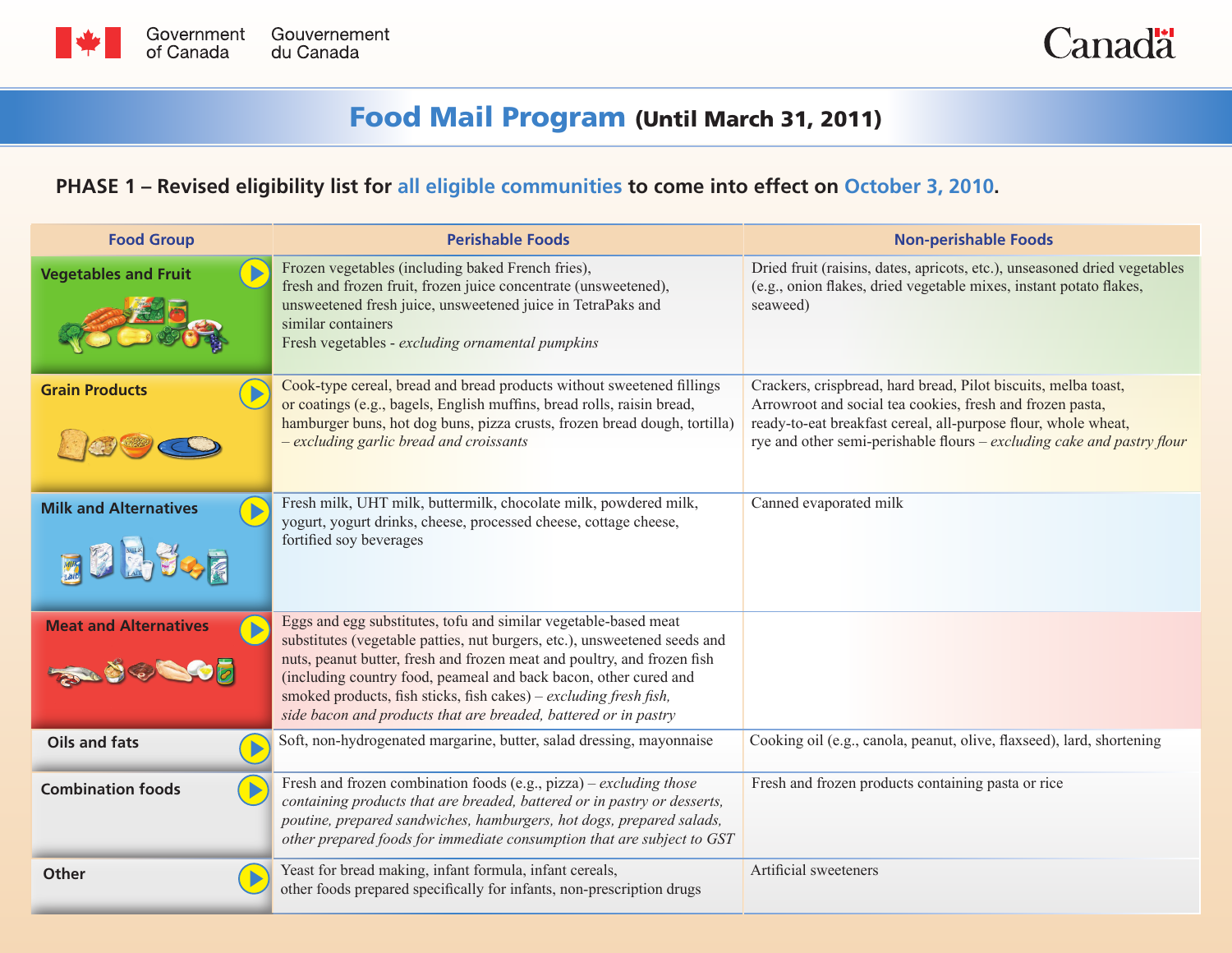As of October 3, 2010, foods with little nutritional value will be eliminated for all eligible communities. Non-perishable foods and non–food items, with the exception of those listed above, will be eliminated for all eligible communities, except those without marine service.

## **PHASE 1 – Additional non-perishable foods and non-food items eligible for communities without marine service (sealift/barge/ferry) to come into effect as of October 3, 2010.**

| <b>Food Group</b>            | <b>Additional Non-perishable Foods</b>                                                                                                                                                       |  |
|------------------------------|----------------------------------------------------------------------------------------------------------------------------------------------------------------------------------------------|--|
| <b>Vegetables and Fruit</b>  | Canned vegetables and fruit, unsweetened canned and bottled juice                                                                                                                            |  |
| <b>Grain Products</b>        | Rice, other grains, popping corn (unpopped), dried pasta (macaroni, spaghetti, etc.), cake mixes,<br>muffin mixes, bread and roll mixes, bannock mixes, pancake mixes, cake and pastry flour |  |
| <b>Milk and Alternatives</b> | Condensed milk                                                                                                                                                                               |  |
| <b>Meat and Alternatives</b> | Canned meat, poultry and fish, canned legumes (beans, peas, lentils),<br>dried legumes (beans, peas, lentils)                                                                                |  |
| <b>Combination foods</b>     | Canned soup, stew, corned beef hash, pasta, dried soup mixes,<br>macaroni and cheese dinners, noodle mixes, pizza mixes, spreads, sauces                                                     |  |
| <b>Sweets</b>                | Fruit drink crystals with vitamin C added, sugar, jam, honey, syrups, toppings (excluding artificial cream products),<br>jelly powders, puddings (canned or ready-to-eat), pudding mixes     |  |
| <b>Other</b>                 | Spices, salt, flavourings, extracts, baking powder, cornstarch, coffee, tea,<br>condiments, ketchup, vinegar, relish, pickles,                                                               |  |